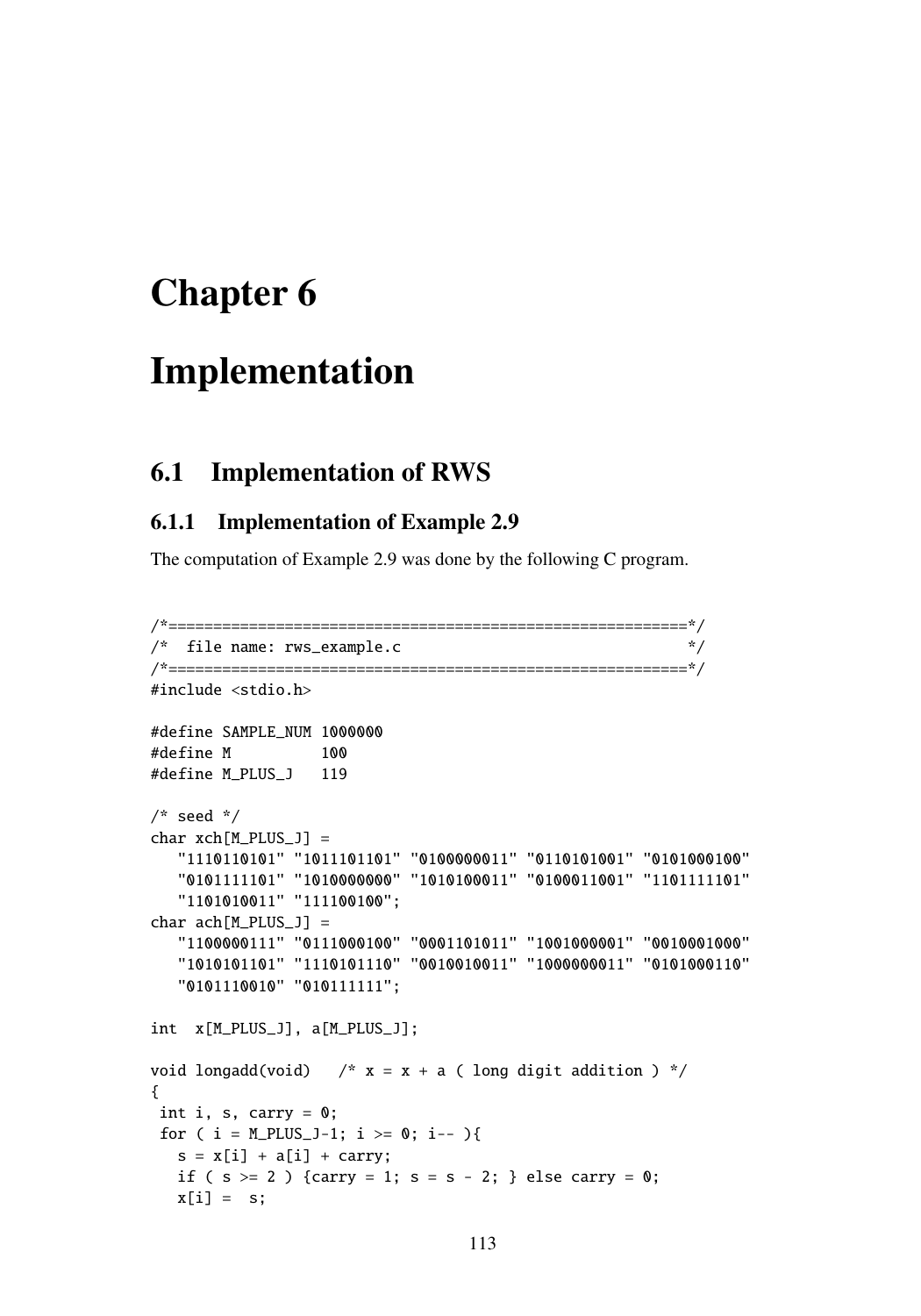```
}
}
int maxLength(void) /* count the longest run of 1's */
{
int len = 0, count = 0, i;
for ( i = 0; i \leq M-1; i++)if (x[i] == 0){ if ( len < count ) len = count; count = 0;}
 else count++ ; \prime^* if x[i]=1 */
}
if ( len < count ) len = count;
return len;
}
int main()
{
int n, s = 0;
for( n = 0; n \leq M_P LUS_1 - 1; n++ ){
 if( xch[n] == '1' ) x[n] = 1; else x[n] = 0;
 if( ach[n] == '1' ) a[n] = 1; else a[n] = 0;
}
for ( n = 1 ; n \leq SAMPLE_NUM ; +n ) {
 longadd();
 if ( maxLength() >= 6 ) s++;}
printf ( "s=%6d, p=%7.6f\n", s, (double)s/(double)SAMPLE_NUM);
return 0;
}
/*================ End of rws_example.c ===================*/
```
# 6.1.2 Implementation of Example 5.9

The computation of Example 5.9 and Figure 5.2 was done by the following C program.<sup>†1</sup> It uses two functions m90setseeds and m90randombit of the C language library *random\_sampler* which will be introduced in § 6.2.

```
/*==========================================================*/
\frac{*}{*} file name: rws_S500.c \frac{*}{*}/*==========================================================*/
#include <stdio.h>
#include <time.h>
#include "random_sampler.h"
#define SAMPLE_NUM 10000000
#define M 500
#define M_PLUS_J 523
```
 $\hbox{^{\dagger}1}$ The output of this program is very long, so redirect it to a text file.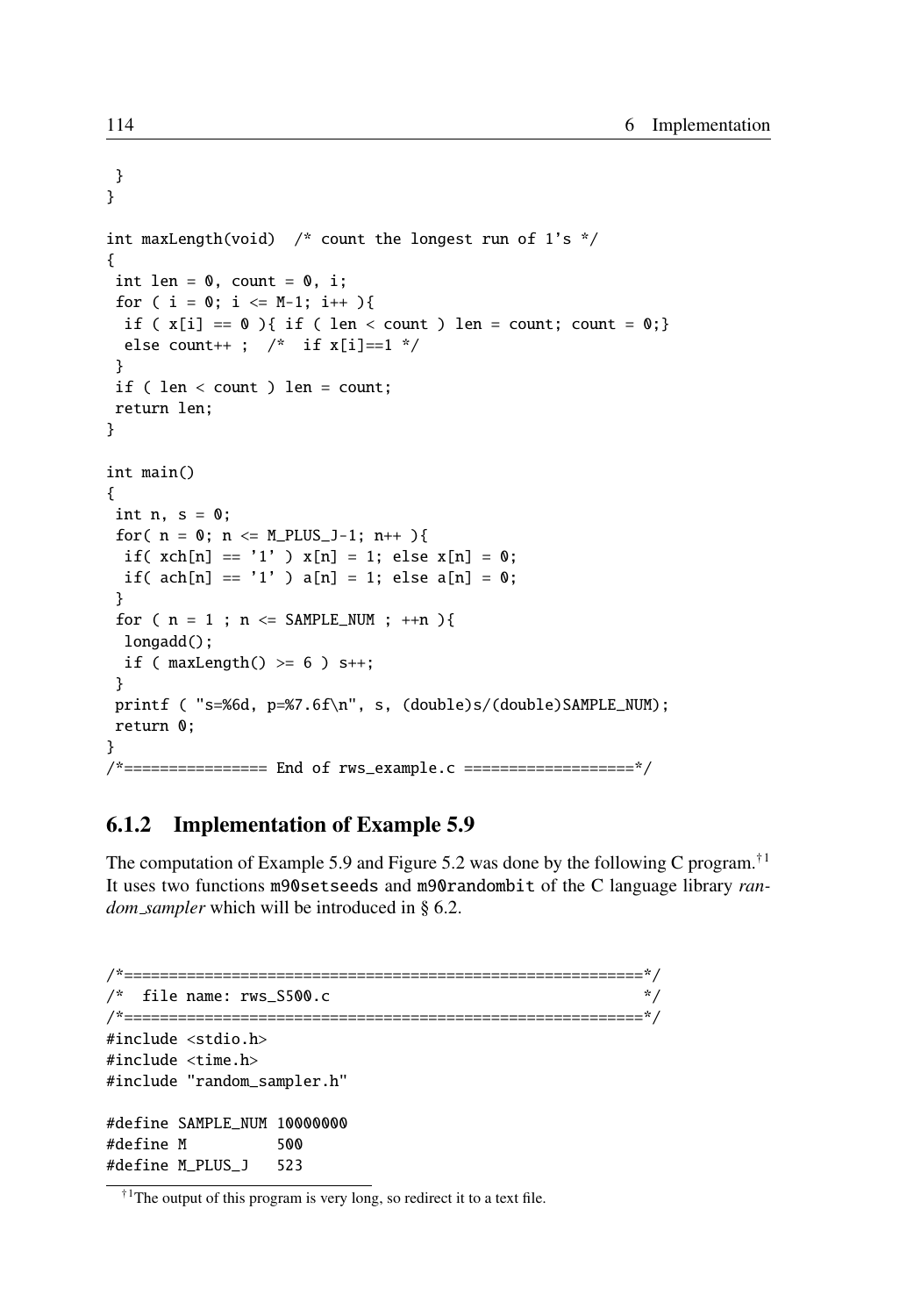```
int x[M_PLUS_J], a[M_PLUS_J], hist[M+1];
void longadd(void) /* x = x + a (long digit addition ) */
{
int i, s, carry = 0;
 for ( i = M_P LUS_1-1; i >= 0; i-- ){
  s = x[i] + a[i] + carry;if ( s > = 2 ) {carry = 1; s = s - 2; } else carry = 0;
  x[i] = s;}
}
int s500(void)
{
int s = 0, i;
for ( i = 0; i \leq M-1; i++) s += x[i];return s;
}
int main()
{
int n,i;
m90setseeds(664426,5161592,7773372,84171419,1545);
 for( i = 0; i \le M; i++) hist[i] = 0;
 for( i = 0; i \leq M_PLUS_1-1; i++) x[i] = m90randombit();
 for( i = 0; i \le M_PLUS_1-1; i++) a[i] = m90randombit();
 for ( n = 1 ; n \leq SAMPLE_NUM ; n_{++} ){
 longadd();
 hist[s500()]++;
 if ( n = 1000 || n = 10000 || n = 100000 || n = 10000000 ){
  printf ("%d samples:\n",n);
  for( i = 0; i \le M ; i++)printf ( "%3d : %8.7f\n", i,(double)hist[i]/(double)n);
  printf ("n");
 }
 }
return 0;
}
/*================ End of rws_S500.c ====================*/
```
# 6.2 C language library : *random sampler*

We introduce a C language library *random sampler*, which provides the pseudorandom generator by means of Weyl transformation and the dynamic random Weyl sampling (DRWS).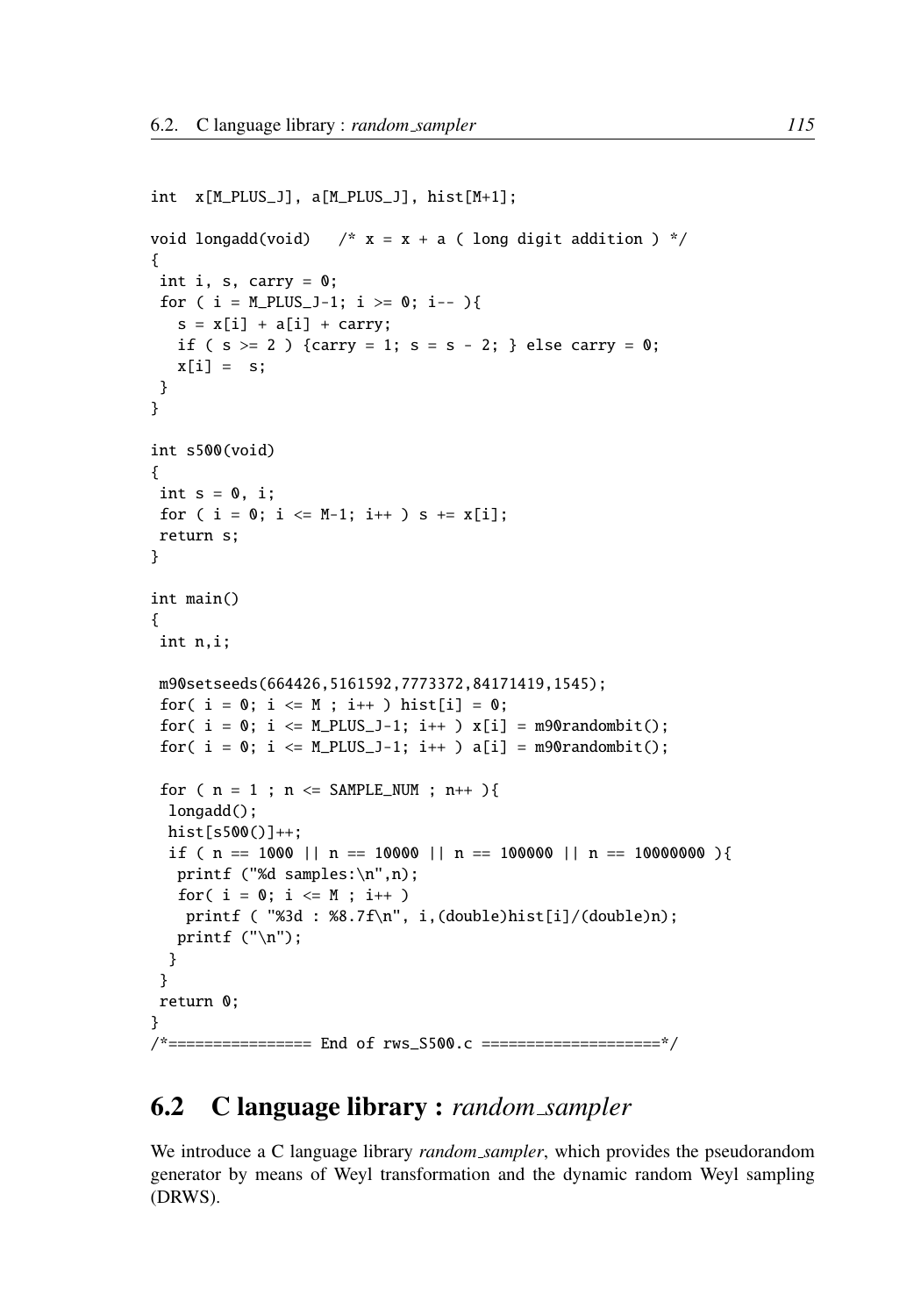• m90random

The pseudorandom generator by means of Weyl transformation (§ 4.2.1) with  $\alpha =$  $(\sqrt{5}-1)/2$ ,  $m = 90$  and  $j = 60$  by the discretization (4.6), (4.7) and (4.8).<sup>†2</sup> This is a multi-purpose pseudorandom generator.

• DRWS

DRWS (§ 5.4.1) with  $K = j = 31$  by (5.12), (5.13) and (5.14). This is a pseudorandom generator exclusively for the Monte Carlo integration. Its random source is m90random.

### 6.2.1 Source code

The source code consists of two files; random\_sampler.c (body of the library) and random sampler.h (header).

#### • random sampler.c

```
/*==========================================================*/
/* file name: random_sampler.c */
/*==========================================================*/
#include <stdlib.h>
#define LIMIT_30 0x3fffffff
#define LIMIT_31 0x7fffffff
#define CARRY_31 0x40000000
#define CARRY_32 0x80000000
static unsigned long omega[5]; /* for m90random */
struct data_pair_s { /* for DRWS */
  unsigned long x1;
  unsigned long x2;
  unsigned long a1;
  unsigned long a2;
  struct data_pair_s *next;
};
typedef struct data_pair_s data_pair_t;
static long location;
static long locmax;
static long locmaxmax=-1;
static data_pair_t random_list;
static data_pair_t *current_ptr;
/*==========================================================*/
/* Functions for pseudo-random generation "m90random"   */
```
<sup>&</sup>lt;sup>†2</sup>The prefix "m90" indicates  $m = 90$ .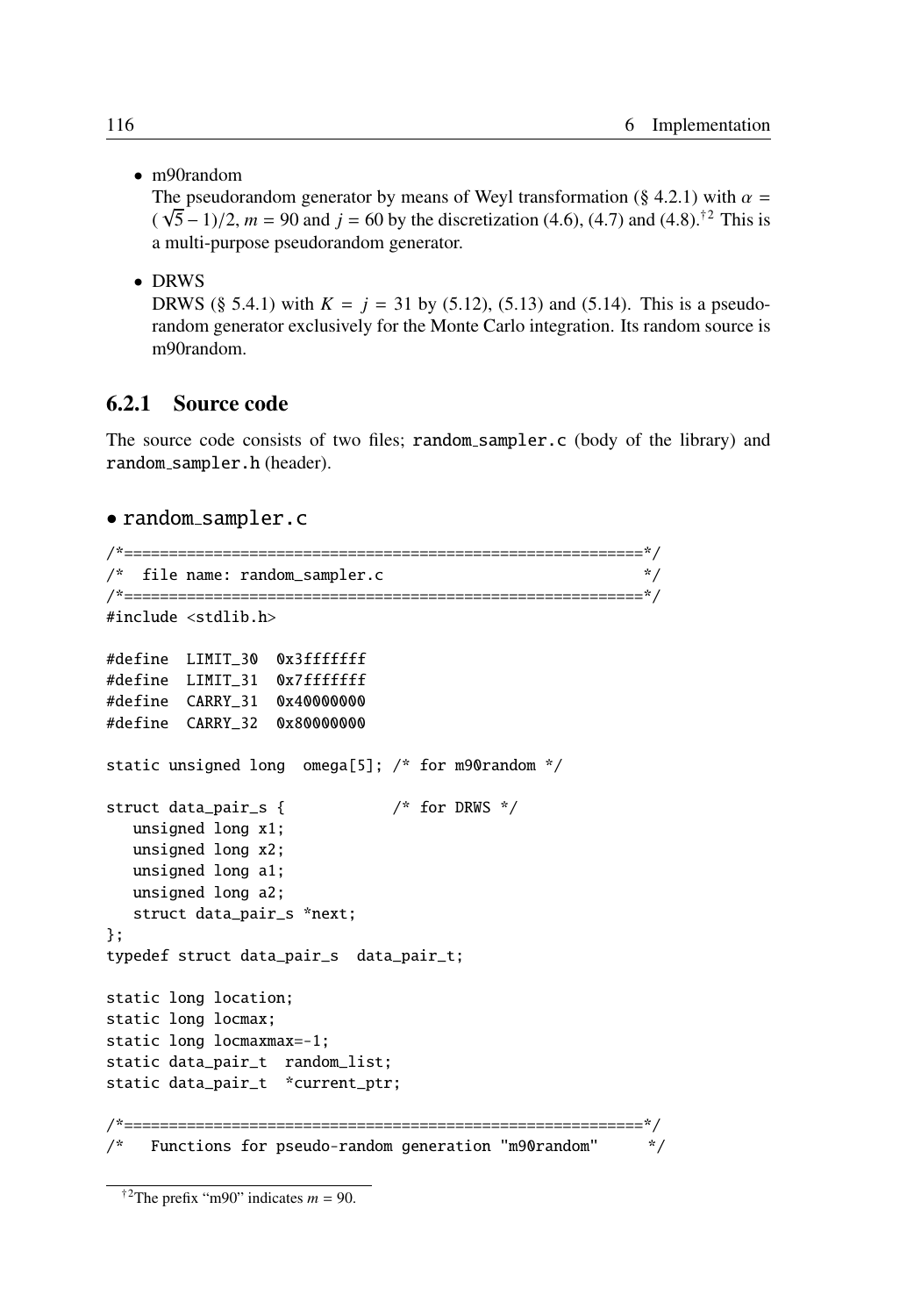```
/* Initialization */
void m90setseeds( unsigned long s0, unsigned long s1,
                   unsigned long s2, unsigned long s3,
                   unsigned long s4 )
{
   omega[0] = s0 & LIMIT_30; omega[1] = s1 & LIMIT_30;
   omega[2] = s2 & LIMIT_30; omega[3] = s3 & LIMIT_30;
   omega[4] = s4 & LIMIT_30;
}
/* Returns the current seeds */
void m90getseeds( unsigned long *sp0, unsigned long *sp1,
                   unsigned long *sp2, unsigned long *sp3,
                   unsigned long *sp4 )
{
   *sp0 = omega[0]; *sp1 = omega[1]; *sp2 = omega[2];
   *sp3 = omega[3]; *sp4 = omega[4];
}
/* Generates a random bit */
char m90randombit(void)
{
   static unsigned long alpha[5] = { /* Data of (sqrt(5)-1)/2 */0x278dde6e, 0x17f4a7c1, 0x17ce7301, 0x205cedc8, 0x0d042089
   };
   char data_byte;
   union bitarray {
      unsigned long of_32bits;
      char of_8bits[4];
   } data_bitarray;
   int j;
   for ( j=4; j>=1; ){
      omega[j] += alpha[j];if ( omega[j] & CARRY_31 ){ omega[j] &= LIMIT_30; omega[--j]+; }
      else --j;
   }
   omega[0] += alpha[0]; omega[0] &= LIMIT_30;
   data_bitarray.of_32bits = omega[0] \hat{O} omega[1] \hat{O} omega[2];
   data_byte = data_bitarray.of_8bits[0] ˆ data_bitarray.of_8bits[1]
              ˆ data_bitarray.of_8bits[2] ˆ data_bitarray.of_8bits[3];
   data_byte \hat{=} ( data_byte >> 4 );
   data_byte \hat{=} ( data_byte >> 2 );
   data_byte \hat{=} ( data_byte >> 1 );
   return( 1 & data_byte );
}
/* Generates a 31 bit random integer */
```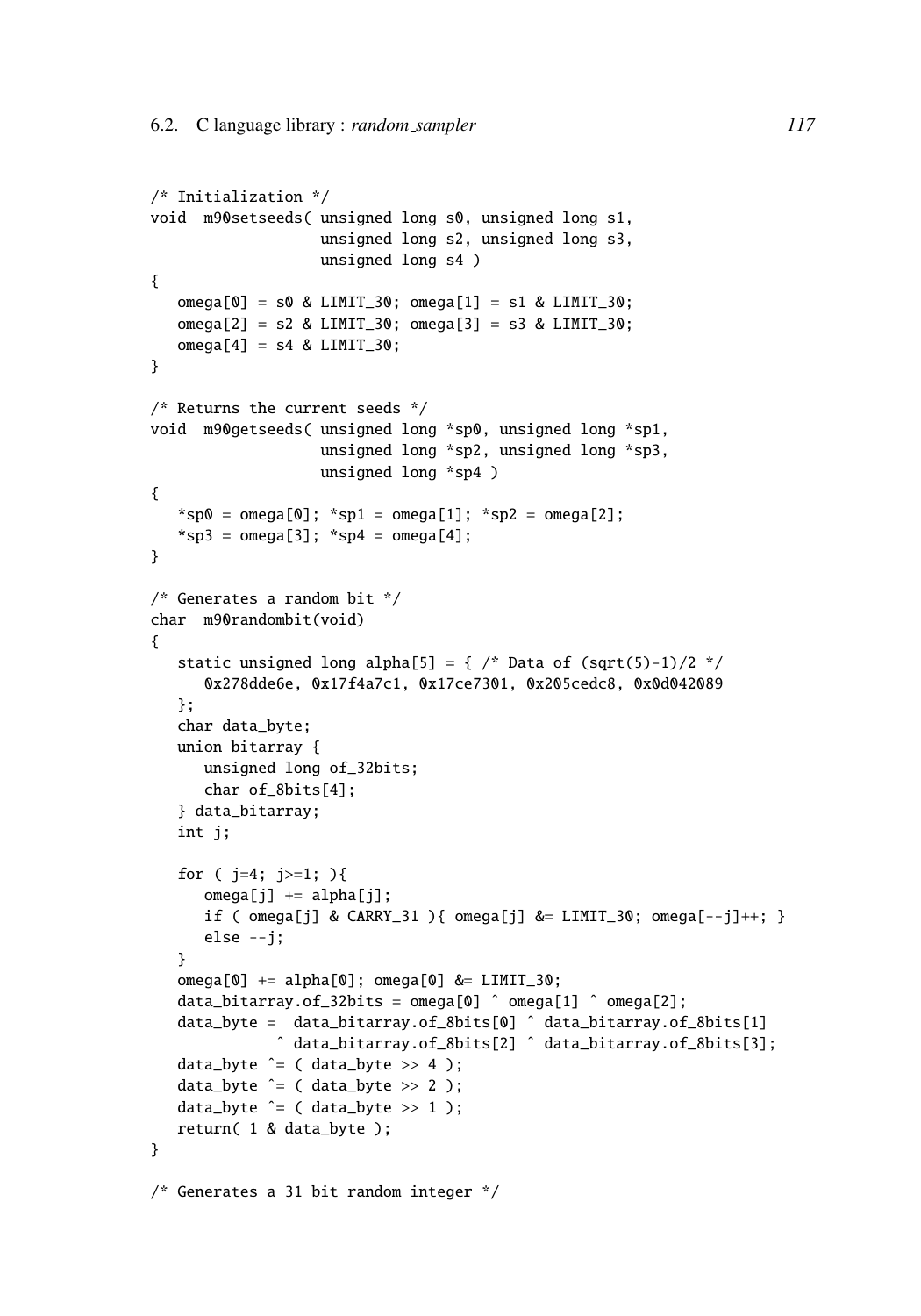```
unsigned long m90random31(void)
{
   int j;
   unsigned long b=0;
   for ( j=0; j<30; j++ ) { b |= m90randombit(); b \ll= 1; }
   b | = m90randombit();
   return b;
}
/* Generates a 31 bit random real in [0,1) */
double m90randomu(void)
{
   return (double)m90random31()/CARRY_32;
}
/*==========================================================*/
/* Functions for dynamic random Weyl sampling "DRWS" */
/* Initialization */
void init_drws(void)
{
   locmax = -1; location = -1; random_list.next = 0;
}
/* Finalization */
void end_drws(void)
{
   data_pair_t *previous_ptr;
   if (random\_list.next != 0)current_ptr = random_list.next;
      previous_ptr = &random_list;
      while (current_ptr \rightarrow next !=0){
         previous_ptr = current_ptr;
         current_ptr = current_ptr -> next;
      }
      free(current_ptr);
      previous_ptr \rightarrow next = 0;
      end_drws();
   }
}
/* Returns the locmax */
long get_locmax(void)
{
   return locmax;
}
/* Sets the locmaxmax */
void set_locmaxmax(long n)
```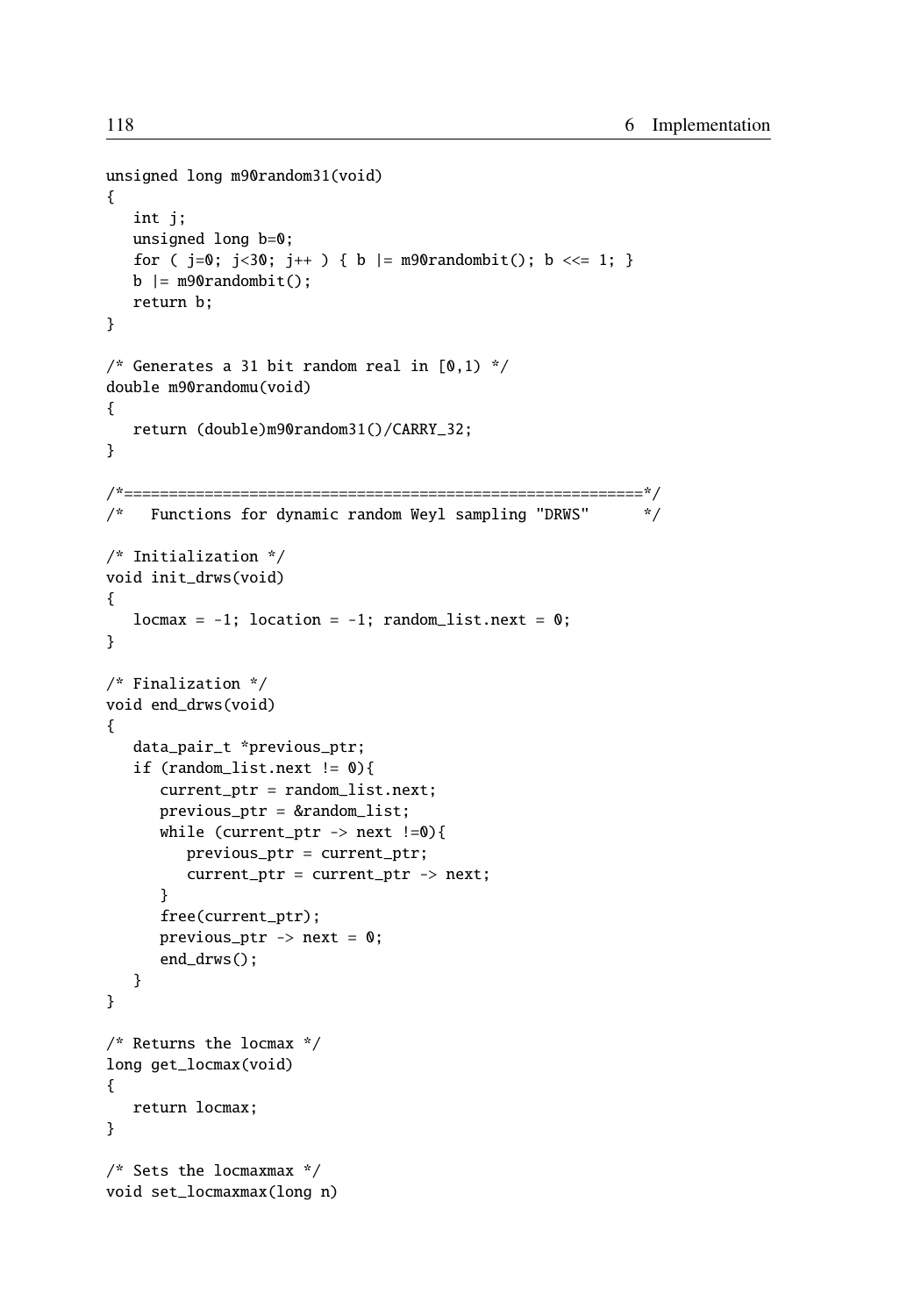```
{
   locmaxmax = n;
}
/* Sets the first location */
void set_first_location(void)
{
   location = -1; current_ptr = &random_list;
}
/* Generates a dynamic random Weyl sample (31 bit integer) */
unsigned long drws31(void)
{
   data_pair_t *p;
   location++;
   if ((locmaxmax > 0)&&(location > locmaxmax )) return m90random31();
   if ( location > locmax ){
      p = (data\_pair_t * ) malloc(sizeof(data_pair_t));
      if ( p == 0 ) return CARRY_32;
      current\_ptr -> next = p;
      p \rightarrow x1 = m90random31(); p \rightarrow x2 = m90random31();
      p \rightarrow a1 = m90random31(); p \rightarrow a2 = m90random31();
      p \rightarrow next = 0;
      locmax++;
   }
   current_ptr = current_ptr -> next;
   current_ptr \rightarrow x2 += current_ptr \rightarrow a2;
   current_ptr \rightarrow x1 \mp current_ptr \rightarrow a1;
   if ( current_ptr -> x2 & CARRY_32 ) {
      current\_ptr -> x2 &= LIMIT_31;
      current\_ptr -> x1 ++;
   }
   return ( current\_ptr -> x1 &= LIMIT_31 );
}
/* Generates a dynamic random Weyl sample in [0,1) */
double drwsu(void)
{
   unsigned long drws31copy = drws31();
   if ( drws31() == CARRY_32 ) return -1.0;
   else return (double)drws31copy/(double)CARRY_32;
}
/*================ End of random_sampler.c ====================*/
```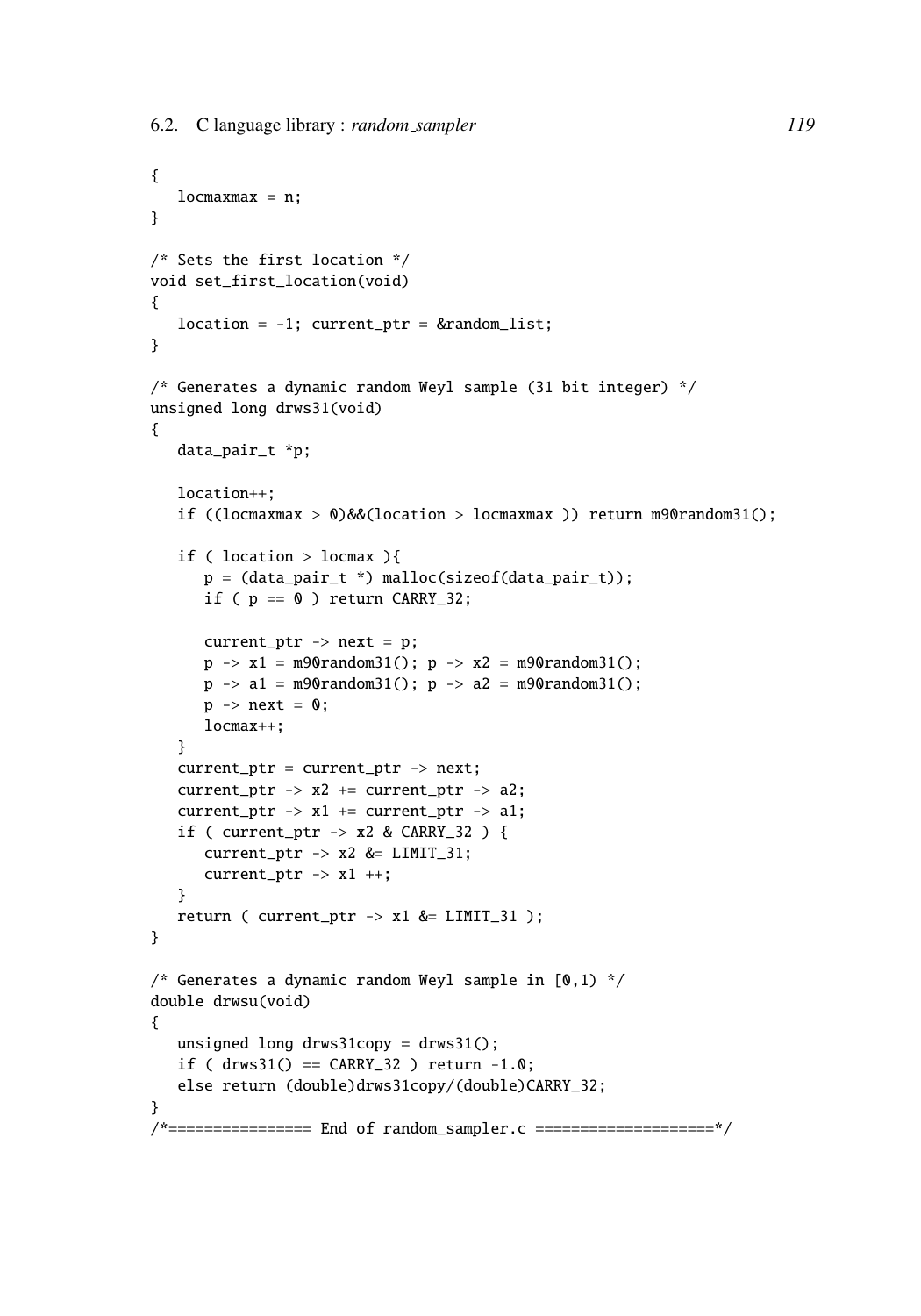#### • random sampler.h

```
/*==========================================================*/
/* file name: random_sampler.h */
/* (header for random_sampler.c) */*==========================================================*/
/* Constant */
#define RANDMAX 0x80000000
/* Functions for pseudo-random generation "m90random" */
extern void m90setseeds(unsigned long, unsigned long,
                              unsigned long, unsigned long,
                              unsigned long);
extern void m90getseeds(unsigned long *, unsigned long *,
                              unsigned long *, unsigned long *,
                              unsigned long *);
extern char m90randombit(void);
extern unsigned long m90random31(void);
extern double m90randomu(void);
/* Functions for dynamic random Weyl sampling "DRWS" */
extern void init_drws(void);
extern void end_drws(void);
extern long get_locmax(void);
extern void set_locmaxmax(long);
extern void set_first_location(void);
extern unsigned long drws31(void);
extern double drwsu(void);
/*================ End of random_sampler.h ====================*/
```
## 6.2.2 Specification of constant and function

The constant and the functions included in *random sampler* are;

- Constant
	- RANDMAX Its value is  $0 \times 80000000 = 2^{31} = 2, 147, 483, 648$ .
- m90random
	- void m90setseeds(unsigned long, unsigned long, ...); assigns 5 unsigned long integers as a *seed* to initialize m90random. This seed corresponds to  $\tilde{x}$  of (4.6)(4.7) in § 4.2.1. In any Monte Carlo methods,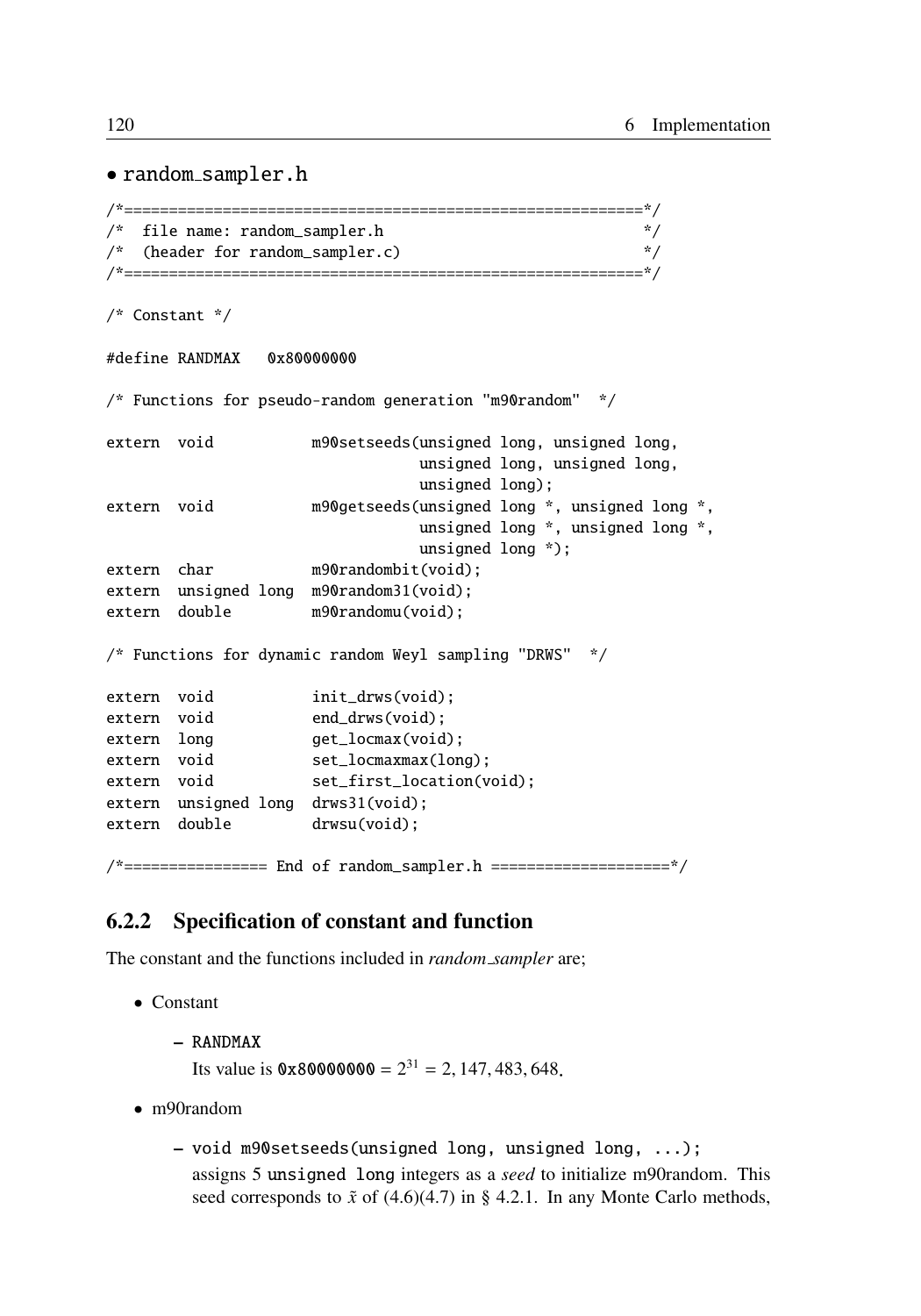all results are function of the seed, and hence, this initialization must always be done.

- void m90getseeds(unsigned long \*, unsigned long \*, ...); saves the present status of m90random to 5 unsigned long variables. Passing them to m90setseeds, we can make m90random recover the saved status.
- char m90randombit();

returns a 1 bit integer (0 or 1) at random. This corresponds to  $Y_n^{(m)}(\tilde{x}; \lfloor \alpha \rfloor_{m+j})$ defined by (4.6), (4.7) and (4.8).  $Y_n^{(m)}(\tilde{x}; \lfloor \alpha \rfloor_{m+j})$  is the parity of the upper *m* bit of  $\tilde{x} + n\lfloor \alpha \rfloor_{m+j}$ , which is quickly calculated here.

- unsigned long m90random31(); returns an unsigned 31 bit integer ( $0 \sim 2^{31} - 1 =$  RANDMAX  $-1 = 0x7$  ffffffff) at random. This function makes 31 calls of m90randombit() to make a 31 bit integer.
- double m90randomu();

returns a [0, 1]-valued real number in 31 bit precision at random. More precisely, it returns m90random31()/RANDMAX.

• DRWS

Here we assume that the integrand in question satisfies Assumption 1.9 in § 1.3.1, and we use the symbols appeared in § 5.4.3.

– void init drws();

initializes DRWS. This function must be called at the beginning of DRWS.

– void end drws();

releases the computer memory that DRWS has used. This function must be called at the end of DRWS.

– void set first location();

should be called once, before  $Z_1$  is generated to produce each sample.

– unsigned long drws31();

returns an unsigned 31 bit integer. Call this function when you generate  $Z_1, Z_2, \ldots$  to compute each sample of *f*. If the current number of  $Z_i$ 's gets bigger than the upper limit specified by set locmaxmax, *random sampler* switches from DRWS to i.i.d.-sampling, i.e., drws31() calls m90random31() and returns its value. If the memory is exhausted, drws31() returns RANDMAX to warn the programmer.

– double drwsu();

returns a [0, 1]-valued real number in 31 bit precision. Call this function when you generate  $Z_1, Z_2, \ldots$  to compute each sample of f. More precisely, it returns drws31()/RANDMAX, unless the memory is exhausted. If it is exhausted, drwsu() returns −1.0 to warn the programmer.

– long get locmax();

returns the maximum number *T* of  $Z_1, \ldots, Z_T$  that have been currently generated to sample *f* .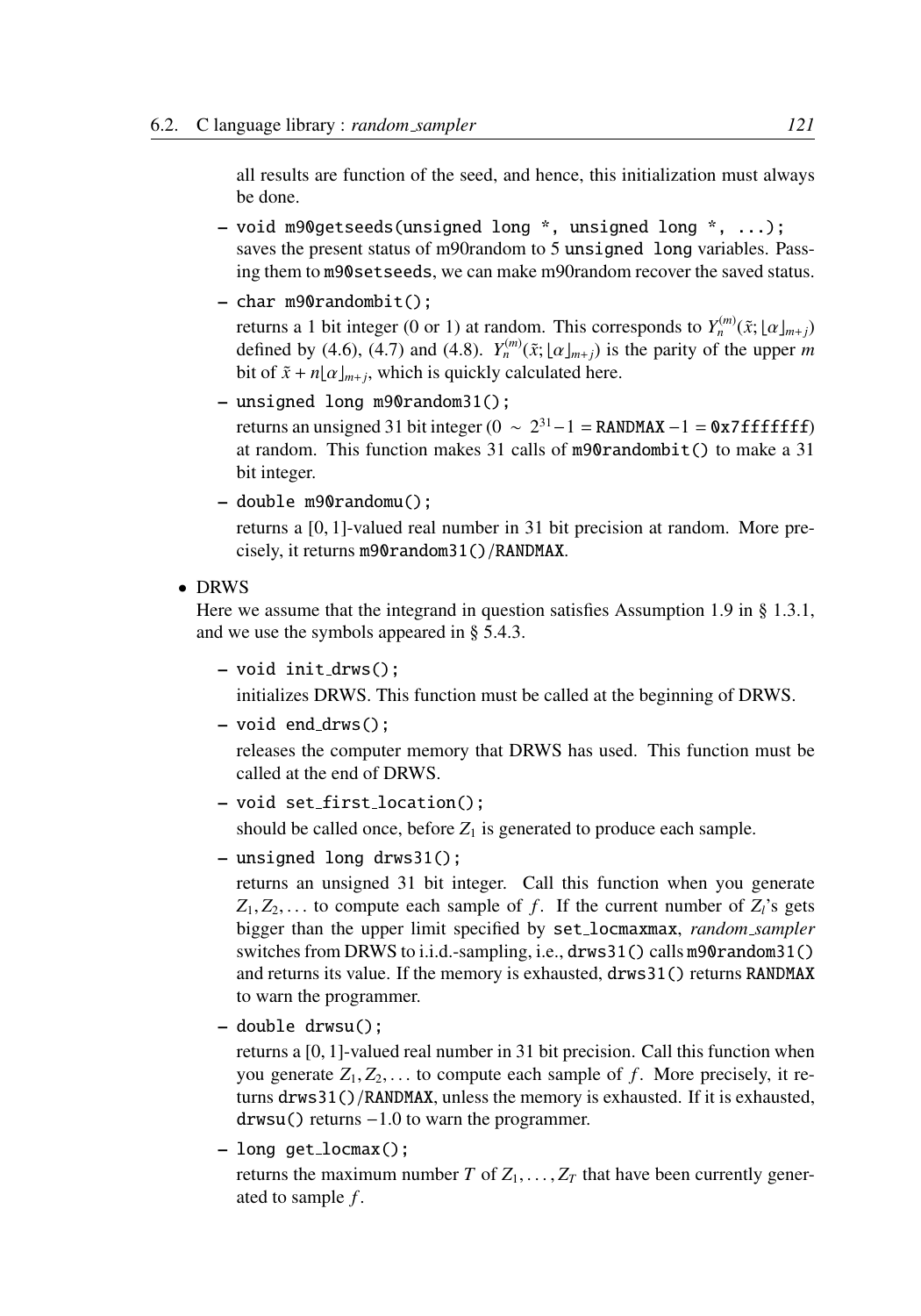– void set locmaxmax(long); specifies the upper limit of the number of *Z*<sub>*l*</sub>'s. Assigning −1 means specifying no upper limit. In the default setting, no upper limit is specified.

## 6.2.3 Sample codes

### • m90random

Some functions of the pseudorandom generator m90random have been used in § 6.1.2. They are also used in the following program drws.c.

#### • DRWS

A sample program drws.c below computes the mean of *f* of Example 1.12 in § 1.3.1. Namely, it computes the mean of the first time when the total number of Heads becomes 5 in successive coin tosses.

```
01:/*=================================================================*/
02:/* drws.c : A sample program for DRWS */
03:/*=================================================================*/
04:#include <stdio.h>
05:#include "random_sampler.h"
07:
08:#define SAMPLE_SIZE 1000000
09:
10:int main()
11:{
12: unsigned long halfmax = RANDMAX >> 1;
13: long i;
14: int number_of_heads, f;
15: double sum_of_f;
16:
17: m90setseeds(0,53,0,0,0);
18: init_drws();
19:
20: sum_of_w=0.0;
21: for ( i=1; i \leq SAMPLE_SIZE; i++ ){
22: number_of_heads=0;
23: f=0;
24: set_first_location();
25: while ( number_of_heads < 5 ){
26: f_{++}:27: if ( drws31() >= halfmax ) number_of_heads++;
28: }
29: sum_of_f += f;30: }
31: printf("Mean of hitting time = %f\n", sum_of_f/SAMPLE_SIZE);
```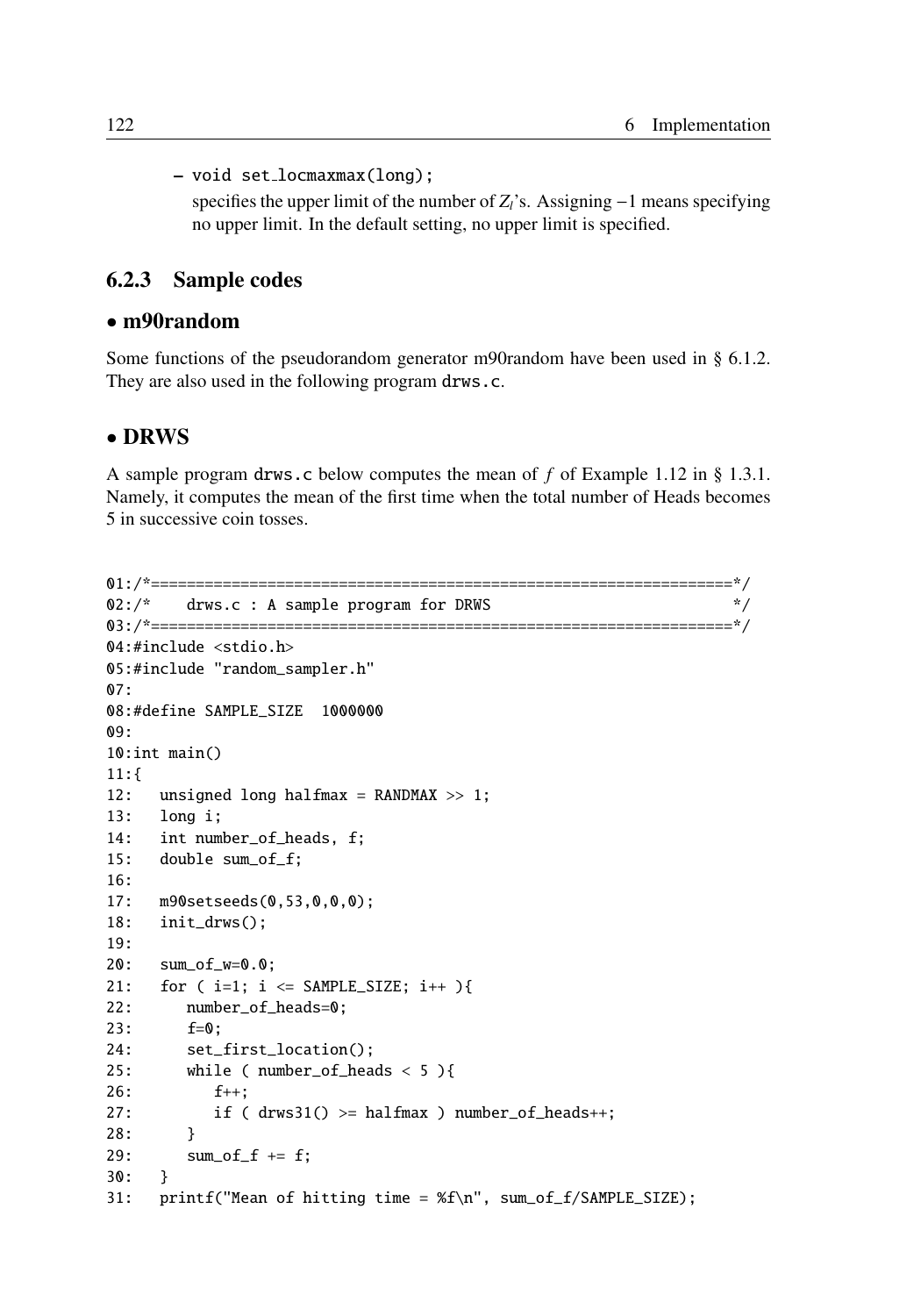```
32: printf("locmax = %d\n", get_locmax());
33: end_drws();
34: return 0;
35:}
```
Comments are given with line numbers.

- 05: loads the header random sampler.h.
- 12: The constant RANDMAX is defined in random sampler.h as 0x80000000. The maximum value that the functions

m90random31(), drws31()

can take is RANDMAX–1. In this line, the variable halfmax is defined as half of it, i.e., as 0x40000000.

- 17: initializes the pseudo-random generator m90random. The arguments should be set by the user, but here, to make the program short, we fixed them.
- 18: initializes DRWS.
- 21: The body of for loop is repeated SAMPLE\_SIZE =  $1,000,000$  times.
- 24: prepares to generate the first  $Z_1$ .
- 27: Each time drws31() is called, a 31 bit integer is generated, which corresponds to  $Z_1, Z_2, \ldots$  If it is larger than halfmax, which occurs with probability  $1/2$ , the variable number of heads increases by 1.
- 28: The end of the loop of while in line 25. When number of heads  $= 5$ , the thread comes out of the loop. By that time, the number of calls of drws31() varies by circumstances.
- 29: The value of f in the right-hand side is the realized value of the random variable *f* .
- 31: Getting out of the for loop in line 21, the experiment is over. The mean of *W* is estimated by

#### sum\_of\_w/SAMPLE\_SIZE.

This sample program outputs 10.000073 for it.

- 32: get locmax() returns the maximum number *T* of  $Z_1, \ldots, Z_T$  that have been generated through the whole process. This sample program outputs 37 for it.
- 33: Finally, end drws() releases the memory used by DRWS.

The point of using DRWS of *random sampler* is to call

#### set first location()

before generating each sample. Then, call drws31() or drwsu() to generate  $Z_1, Z_2, \ldots$ in oder.